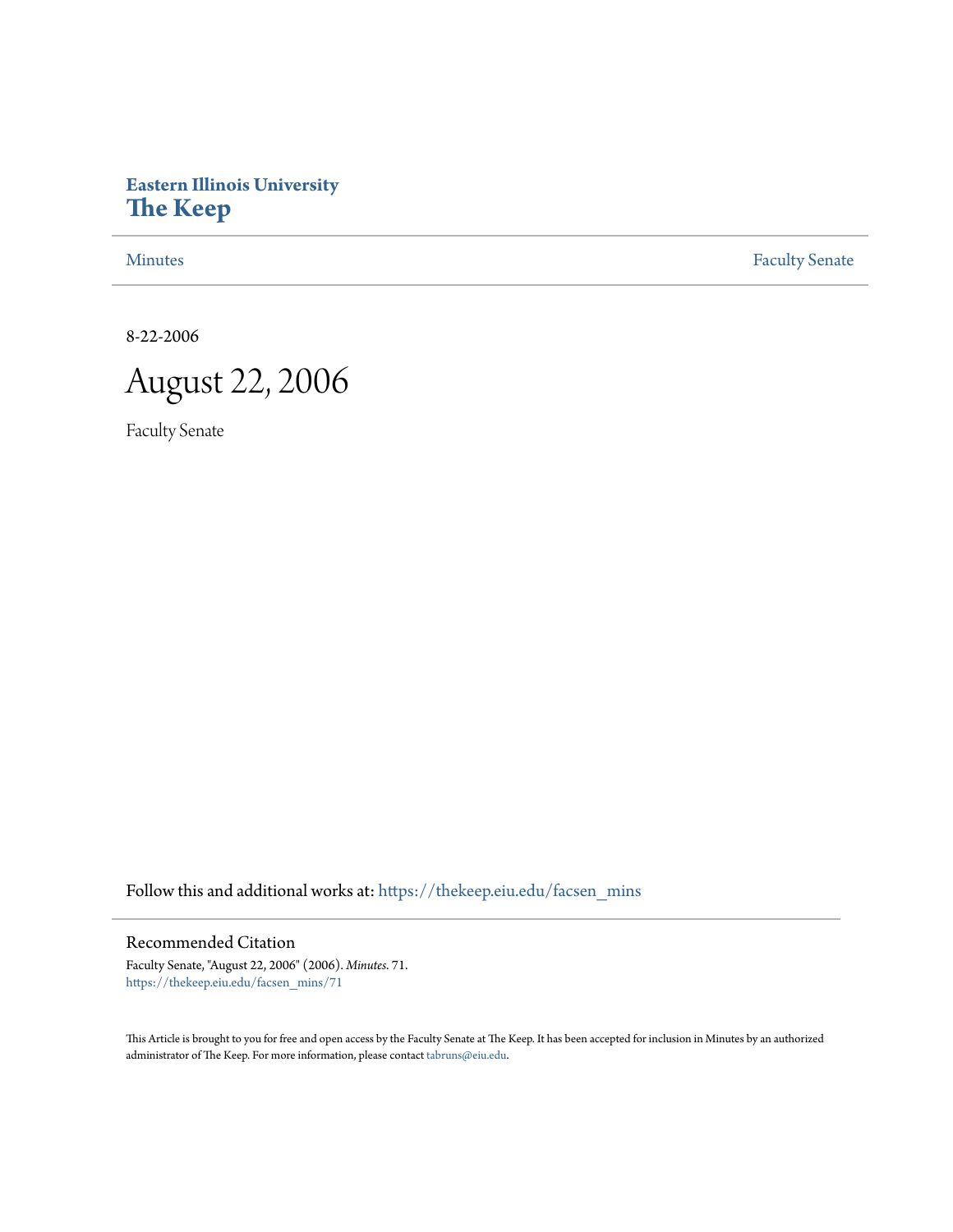## **FACULTY SENATE MINUTES FOR August 22, 2006 (Vol. XXXV, No. 1)**

The 2006 – 2007 Faculty Senate minutes and other information are available on the Web at http://www.eiu.edu/~FacSen The Faculty Senate agenda is posted weekly on the Web, at Physical Sciences Building 1450, and on the third-level bulletin board in Booth Library. Note: These minutes are not a complete verbatim transcript of the Senate meeting.

**Call to Faculty**: Faculty are invited to contact the Chair of Faculty Senate, Assege HaileMariam (ahailemariam@eiu.edu), or any senator, if they have concerns which affect the faculty. Such concerns may be placed on future agenda items of the Faculty Senate.

**I. Call to order by Chair Assege HaileMariam at 3:00 p.m.** (Booth Library Conference Room, Room 4440) Present: J. Ashley, A. Brownson, L. Curry, R. Fischer, A. HaileMariam, B. Joyce, J. Kilgore, R. Marshall, J. Pommier, T. Sinclair, J. Snyder, J. Stimac, D. Van Gunten, and B. Wilson. Excused: R. Mazumder. Guests: B. Lord (Provost / VPAA), D. Hoadley (Dean, LCBAS), B. Irwin (Dean, Honors College), J. Johnson (Dean, CAH), B. Major (Director, Admissions), J. Sipes (Minority Affairs), A. Rueff (Reporter, *Daily Eastern News*).

## **II. Approval of Minutes.**

Minutes of 18 April 2006 (Fischer/Brownson) – Yes: Ashley, Brownson, Curry, Fischer, HaileMariam, Pommier, Sinclair, Stimac, and Wilson. Abstain: Joyce, Kilgore, Marshall, and Snyder. Minutes of 29 June 2006 (Brownson/Wilson) – Yes: Ashley, Brownson, Curry, Fischer, HaileMariam, Pommier, Sinclair, Stimac, and Wilson. Abstain: Joyce, Kilgore, Marshall, and Snyder.

#### **III. Announcements**

- A. Faculty-Senate Sponsored Luncheon, Wednesday, 30 August, serving starts at 11:30 AM; program at 12:30 PM. R.S.V.P by 23 August to crpeterlich@eiu.edu or 581-2011.
- B. Convocation is scheduled for Tuesday, 29 August at 7 PM in the MLK Union's Grand Ballroom.
- C. Senator Kilgore announced that Eastern Illinois University has a page on Wikipedia and described it as user editable. Senator Kilgore invited all faculty to review the page (http://en.wikipedia.org/wiki/Eastern\_Illinois\_University) and make additions or corrections if desired. Senator Brownson mentioned that some studies have called into question the accuracies of information placed on Wikipedia pages and knows that many faculty do not allow students to cite Wikipedia as a source. In response to a question, Provost Lord stated that the University cannot and doesn't monitor such pages.
- D. Senator Fischer thanked faculty who participated in the Faculty Fellows Program on Thursday, 17 August. The program, jointly developed by Mr. Jody Stone and Senator Fischer, plans to have faculty visit residence halls at least three times during the academic semester in order to answer questions in an atmosphere where the student's feel comfortable. Faculty members who took part in the program welcomed students and parents at the curb when they arrived as well as helped students move in. It is hoped that this program will promote student-faculty engagement.
- E. Senator Brownson stated that the search committee for the Director of Judicial Affairs has forwarded a short list of candidates to VPSA Nadler.
- F. The New Faculty reception will be held on Tuesday, 19 September from 4 5:30 PM in the Tarble Fine Arts Center.

### **IV. Communications**

A. Email from Textbook Rental Service stating they the Textbook Rental Service Committee needs two (2) faculty recommended by Faculty Senate to serve 2-year terms. Senator Pommier stated that all positions on University Boards and Councils that Faculty Senate appoints have been taken care of. (see attached list at end of minutes).

### **V. Old Business**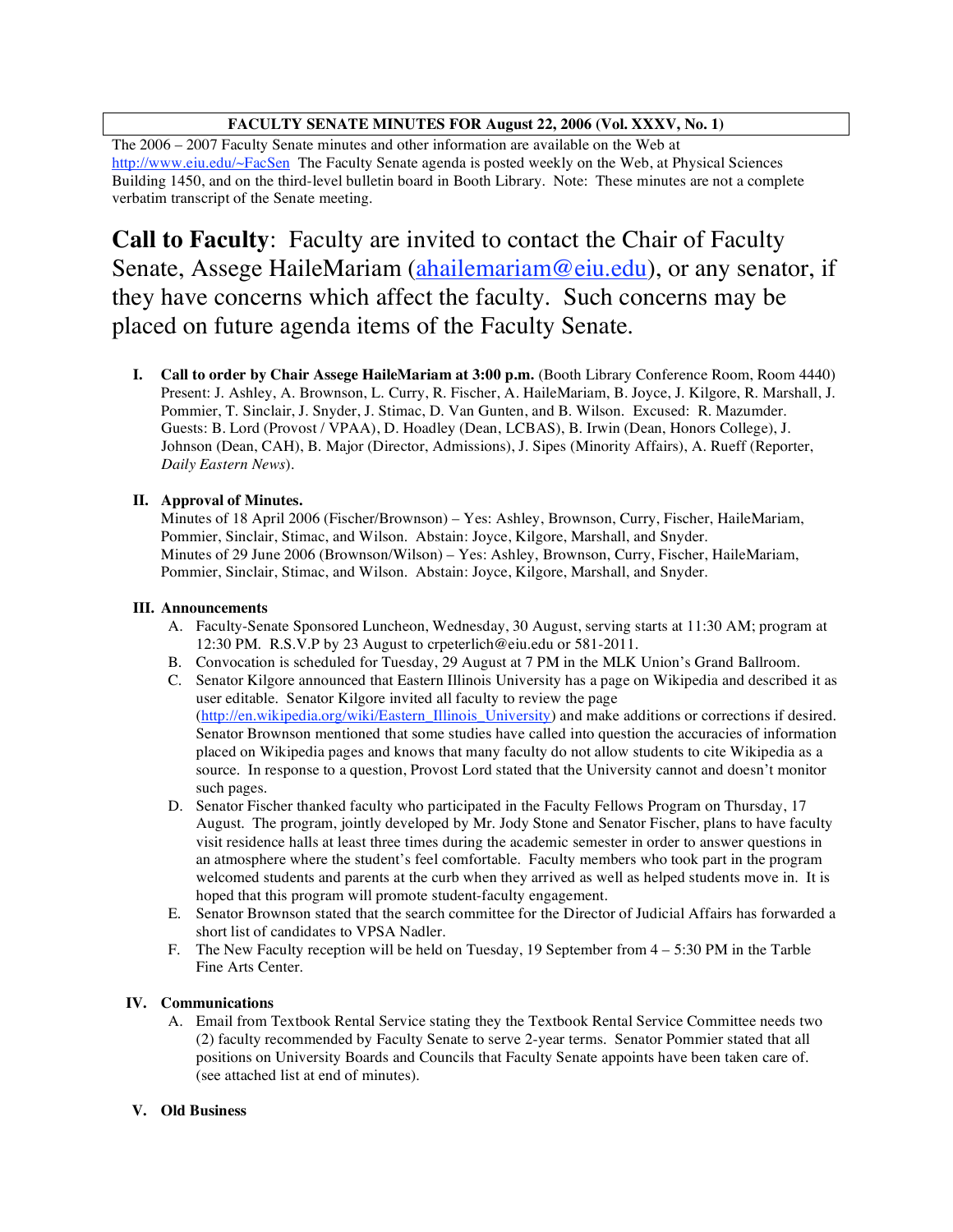- A. Committee Reports
	- 1. Executive Committee: no report.
	- 2. Nominations Committee: Chair HaileMariam asked for volunteers from Faculty Senate to populate the various Faculty Senate Committees. The standing committees will have the following senators: Executive Committee (HaileMariam, Ashley, Stimac), Nominations Committee (Pommier, Van Gunten, Kilgore), Elections Committee (Ashley, Sinclair, Brownson), Student-Faculty Relations Committee (Snyder, Fischer, Curry), Faculty-Staff Relations Committee (Wilson, Joyce, Mazumder), Budget Transparency Committee (Ashley, Joyce, Marshall), Faculty Forum Committee (Sinclair, Kilgore, Wilson), and Awards Committee (Curry, Brownson, Pommier).
	- 3. Elections Committee: Senator Ashley informed the Faculty Senate that senators Dao and Monippallil cannot fulfill their obligations of being on Faculty Senate owing to scheduling conflicts. Senator Ashley stated that in accordance with Faculty Senate Bylaws concerning replacement of members, that Dawn Van Gunten and Rajit Mazumder, respectively, had agreed to serve. Senator Ashley (Marshall) motioned that the two new senators be approved. Yes: Ashley, Brownson, Curry, Fischer, HaileMariam, Joyce, Kilgore, Marshall, Pommier, Sinclair, Snyder, Stimac, and Wilson. Motion passed 13-0-0. Chair HaileMariam welcomed the two new additions to Faculty Senate. Senator Ashley also stated that there will be a special electronic election in the next couple of weeks in order to fill positions that are still vacant from the Spring elections.
	- 4. Faculty Student Relations Committee: no report.
	- 5. Faculty Staff Relations Committee: no report.
	- 6. Budget Transparency Committee: no report.
	- 7. Faculty Forum Committee: no report.
	- 8. Other Reports
		- a) Provost's Report: no report.

#### **VI. New Business**

A. Brenda Major, Director of Admissions, informed the Faculty Senate of the current, unofficial enrollments figures that her office has for this semester – 1848 freshmen and 1006 transfer students. Compared to last year, 1735 and 1148, respectively, we are slightly down. Major noted that the transfer students are beginning to act more like freshman students in that they come in undecided and that only ~40 percent of the transfer students have Associate's degrees. Major hopes to address this issue by offering more career services to the transfer students. Transfer students also typically register later, e.g., ~848 registered in the week prior to the start of classes, so she and her staff are trying to contact them over the summer in order to get them to register for classes earlier. Major reported that talking with recruited students that they reported very friendly atmosphere at Eastern Illinois University. In fact, several students who actually enrolled elsewhere have contacted her to discuss enrolling here or transferring. Major stated that one obstacle faced during recruitment is the fact that Illinois still exports the second greatest number of high school students than other states and that  $\sim$  51 percent of high school student first go to community colleges prior to university. Recruitment has a difficult time competing with programs out of state that allow Illinois students to register at in-state rates. She hopes that expanding the dual-enrollment program will help attract more transfer students from the community colleges. In terms of marketing, students get most of their information from non-University sources such as FaceBook, Wikipedia, blogs, etc. Her staff are trying chat lines with prospective students and there has been a positive response. There is also a new recruiter / counselor specializing in Latino students. Other programs that have been started to aid recruitment has been a "Prize Patrol" in which recruiters go to local student's homes and place placards to showcase students who have been admitted to Eastern Illinois University. Students from Mattoon are now asking about the program so the program has been expanded this year to include all of Coles County. The pooling process, in which students with conditional qualifications are reviewed by faculty and recruiters, continues. The Gateway Program also continues strong (241 admitted / 140 enrolled; 65 percent of which were first generation; average ACT score of 16.7 and an average GPA of 2.7) and is more selective than last year (e.g., average ACT of 16.3 and average GPA of 2.4). The freshman Honors class is also the largest in history, with 181 registering, compared to 151 last year. International students also show an increase this year, 65 versus 45 last year. This year Admissions and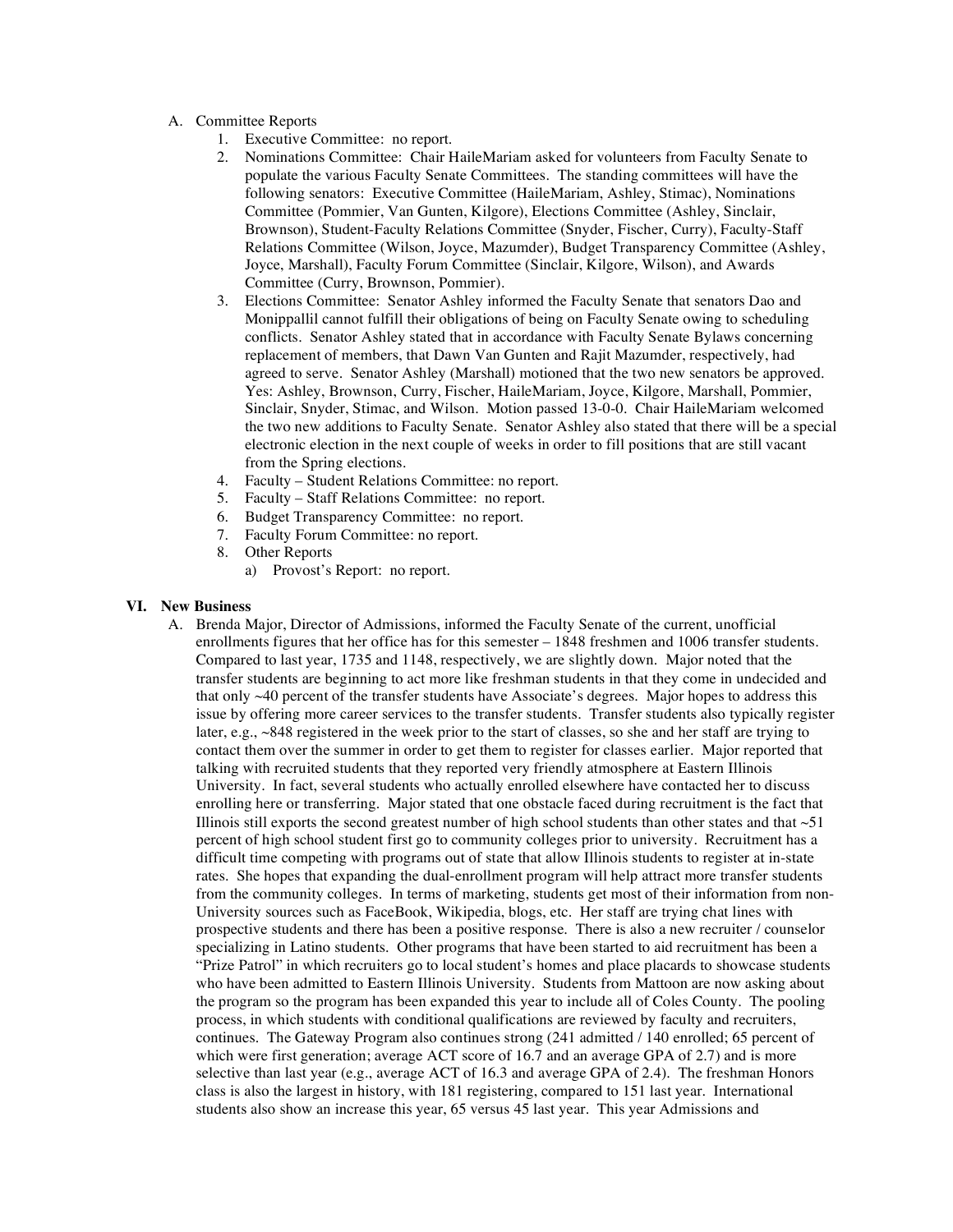Recruitment purchased  $\sim$ 11,600 ACT scores of qualified students in order to market specifically to those students. Major also shared new recruitment publications with Faculty Senate. Senator Fischer asked if the length of time it took transfer students to complete their Bachelor's degree was tracked. Major replied that with the implementation of the new admissions form on-line, that Banner will have that capability. Senator Fischer followed up that the costs of transferring and completing requirements at a senior institution should be investigated, since it may actually be less expensive for students to come to senior institutions in the first place and not start at community colleges. Other facilities that campus has to offer should be considered such as the library, RSOs, clubs, etc. Major added that if student attend the senior institution in the first place, they can maximize financial aid as well. Senator Brownson stated that she has read a study that suggested that students who start at community colleges are also less likely to complete a Bachelor's degree. In response to a question, Major stated that herself and her staff were invited to give the academic orientation for prospective college-bound students at Charleston High School this year, something that the University of Illinois has traditionally given in the past. Lake Land College is continuing to offer the financial orientation. Senator Fischer asked that class and ACT profiles be tracked for newly admitted students as well as applicant's. Major stated that an "outcomes" piece, about alumni of 5, 10, and 20 years, is being sent to prospective students to show them the long-term success of Eastern Illinois University graduates. Senator Kilgore stated that we should strongly persuade students to come to Eastern Illinois University rather community colleges since they are better prepared upon completion and asked if the eroding state support for education is being seen. Major replied that the eroding state support for education is being felt by families at all economic levels. In response to a question from Senator Stimac, Major stated that the "I am EIU" campaign is being copied by De Paul and Robert Morris universities. Major finished by stating that the "prospective student" information on the web site will be updated with the help of the University's web master, Ryan Gibson. Chair HaileMariam thank Brenda Major for the information and taking the time to visit Faculty Senate.

#### **VII. Adjournment at 3:40 p.m.**

#### **Future Agenda Items:**

Future Agenda Items: External Relations; Campus Atmosphere; Vision for Future; Long Range Planning; Housing; Faculty Handbook, Smoke-Free Tobacco Task Force.

Respectfully submitted,

John Paul Stimac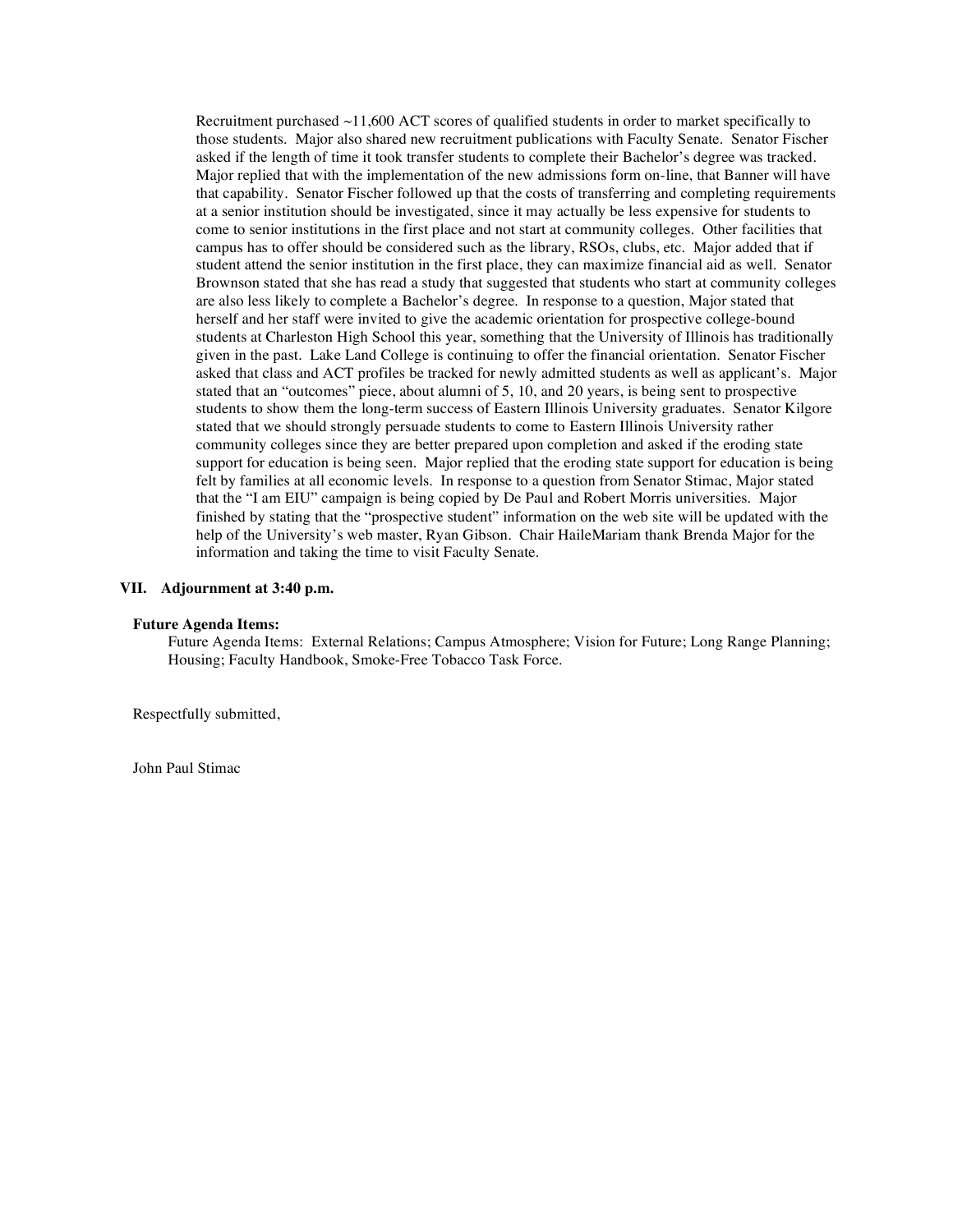# **Faculty Senate Appointed Positions on University Boards and Councils 2006-07**

#### **Academic Tech Advisory Committee (ATAC)** No Positions Open

### **Achievement and Contribution Award Committee (1-yr. Term)**

(Faculty Senate submits two names by April 15)

### **Campus Recreation Board (3-yr. Term)**

- Tony Oliver<br>• Frank Golda
- Frank Goldacker

### **Development Communications (1yr. Term)**

One Position Open (Faculty Senate appointment)

### **Distinguished Faculty Award (1-yr. Term)**

Three Positions Open (Faculty Senate appointed in fall)

## **Enrollment Management Advisory Committee (1-yr. Term)**

One Position Open (Faculty Senate appointed in fall)

## **Financial Aid/Grants Committee (3-yr. Term)**

No Positions Open

### **Health Services Advisory Board (3-yr. Term)**

• Lisa New Freeland (first year as alternate)

### **IBHE Faculty Advisory Committee (4-yr. Term)**

No Positions Open

# **Institutional Review Board on Human Subjects in Research (IRB)**

No Positions Open

### **Intercollegiate Athletic Board (3-yr. Term)**

- Roger Beck (first year as alternates)
- Bud Fischer
- Daneen Deptula

### **Judicial Board (2-yr. Term)**

- Lynne Curry\*\*\* replacing Keith Wright
- Hui Li
- Sheila Simons
- Leo Comerford
- Stephen Mullin
- John Stimac<br>•  $I_0$ la McElw
- Lola McElwee

### **Library Advisory Board (3-yr. Term)**

- T. Fredreick: Arts/Humanities
- Linda Loy: CEPS
- Tom Nelson: COS
- Linda Ghent: LCBAS